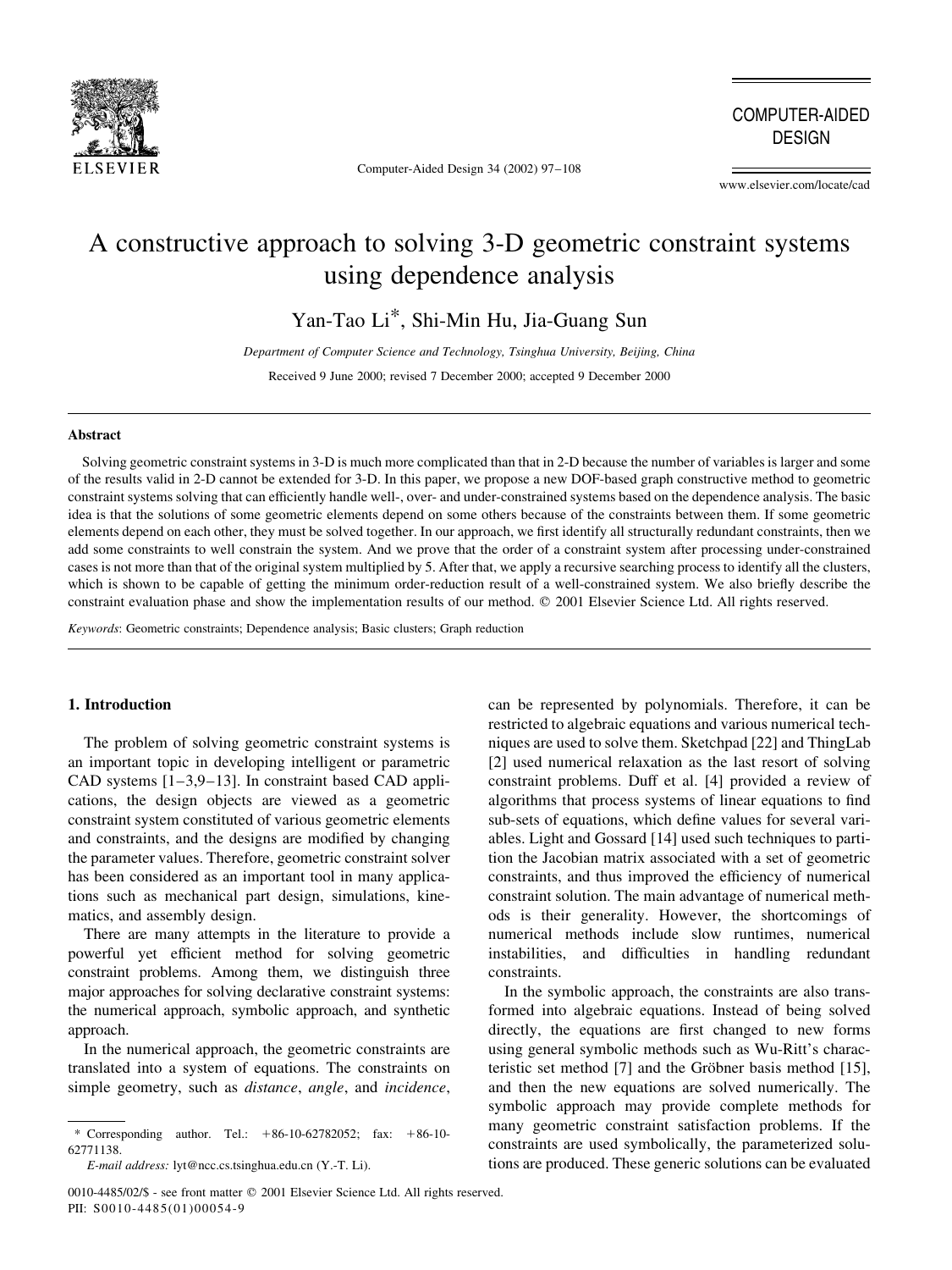for different constraint assignments. The disadvantage of symbolic solvers is that current methods are still too slow for real time computation.

In the synthetic approach, a planning phase is carried out to transform the constraint problem into a step-by-step constructive form that is easy to compute, then the constraint system can be solved efficiently. Two main techniques used in the synthetic approach are the rule-based search and the graph analysis. In the approach of Borning [2], a constraint was represented as a rule and was assigned a set of methods that could be invoked to satisfy the constraint. Roller [18] and Verroust et al. [23] described another approach of rule-based constraint evaluation based on the earlier works of Sunde [21]. Kramer [16] tried to determine a solution that satisfies the specified constraints by analyzing the degree of freedom using techniques from kinematics. Owen [17] and Bouma et al. [3] presented graph reduction approaches to solve geometric constraint systems. Hoffmann and Vermeer [11] extended the algorithm from Bouma et al. [3] for 3 dimensions. Fudos and Hoffmann [6] presented the correctness proof of a graph-based variational geometric constraint solver. Lee and Kim [13] solved a geometric constraint problem by incrementally identifying a set of constrained geometric elements with 3 DOF as a rigid body. At present, most parametric design systems adopt the graph reduction approach as a fundamental scheme for solving declarative geometric constraint systems.

An important concept behind the solvers based on graph reduction is *rigidity*, since there is an intrinsic relationship between well-constrained problems and *generically rigid* constraint graphs [19]. Although the graph reduction methods have acquired great success in solving 2-D geometric constraint systems, finding an algorithm to systematically produce a realization for any 2-D constraint system is still an open problem. In 3 dimensions this problem is even more intricate, since a general characterization for generically rigid 3-D constraint graphs has not been presented.

In this paper, we present a new method of dependence analysis to analyze 3-D geometric constraint systems. The basic idea of *dependence analysis* is that the solutions of some geometric elements depend on some others because of the constraints between them. If some geometric elements depend on each other, they must be solved together. Using bipartite matchings without weights, we analyze the relationships between rigidity of the constraint graph and connectivity of the corresponding dependence graph of a constraint system. The maximum matching method has been considered by, for example, Serrano and Gossard [20], Latham and Middleditch [12], and Hoffmann et al. [10]. As pointed out by Hoffmann et al. [10], the previous methods (1) can not directly identify well-constrained subgraphs of a constraint system and (2) provide no natural way of finding a minimal well-constrained sub-graph. Using the relationships provided in this paper, we give the conditions when a sub-graph corresponds to a well-constrained one and

prove that our reduction method obtains the minimum order-reduction result of a well-constrained system.

In practice, under- and over-constrained cases frequently exist. For over-constrained cases, we give a rule to check whether a constraint is structurally redundant. After deleting all the redundant constraints, the over-constrained system is translated to structurally under- or well-constrained system. For under-constrained cases, we add some constraints to satisfy the well-constrained requirement. And we show that the order of the new well-constrained system after adding the additional constraints is not more than that of the original system multiplied by 5.

Based on the dependence analysis, a DOF-based graph constructive method capable of efficiently handling well-, over- and under-constrained systems is described. Like most graph-based constraint solvers, the proposed method contains two phases:  $(1)$  analysis phase and  $(2)$  constraint evaluation phase. In the analysis phase of our approach, after converting the under- and over-constrained cases into well-constrained cases, we apply a recursive searching process to identify all the clusters. Then the whole constraint system is translated into a tree structure such that the none-leaf nodes are basic cluster nodes and the leaf nodes are geometric elements. Our reduction method can handle *any* type of constraint systems. In the constraint evaluation phase, the inner constraints of each cluster are solved together, and then the results are propagated to the whole constraint system. And we also show the implementation results of our method.

The remainder of this paper is organized as follows. Section 2 presents the dependence analysis method. Section 3 briefly describes the constraint evaluation phase. Section 4 shows the implementation results. Finally, Section 5 presents a summary with some remarks.

# 2. Dependence analysis

Dependence analysis is concerned with the associations between the geometric elements and constraints. In this paper, the theory and examples are presented in a 3-dimensional domain. Of course, there are similar conclusions in a 2-D plane.

# 2.1. Definitions and representation

The geometric elements include points, lines, planes, spheres, cylinders and polyhedrons. Each element has corresponding *degree of freedom* that is the minimal number of real-valued parameters required to specify the element in space unambiguously, noted as  $DOF(g)$ . A geometric constraint  $c$  reduces the DOFs of relative geometric elements by a certain number, called the *degree of constraint* of c, noted as  $DOC(c)$ . If the DOC of a constraint is more than one, that constraint can be substituted by several constraints with one DOC each.

For the convenience of constraint processing, we add a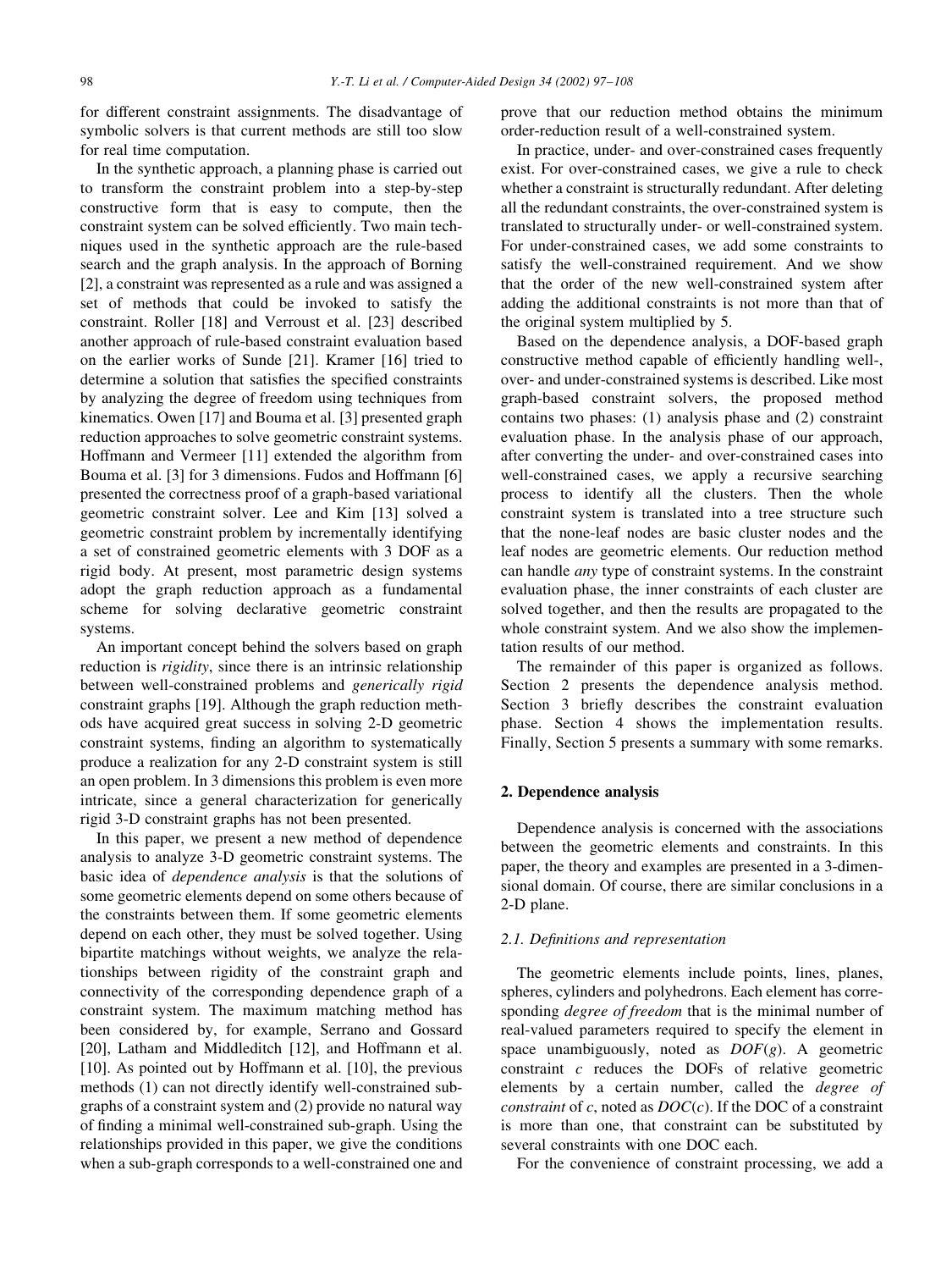

Fig. 1. A constraint system and corresponding constraint graph.

world coordinate system wcs into the constraint system. In the reduction process, wcs is considered to be a rigid body with six DOF. Then it is fixed and is the start point of the constraint evaluation phase, i.e. wcs has zero DOF in the constraint evaluation process. With an appropriate representation and some preprocessing, we may restrict ourselves to rigid bodies and pairwise constraints. For example, a point may be equally turned into a rigid body by adding three directions on the point and three vector-plane-angle constraints between those directions and the coordinate planes of wcs. Therefore, all the geometric elements considered in this paper are rigid bodies with six DOF each and all the constraints are pairwise constraints with *one* DOC each.

A geometric constraint system can be represented by a *constraint graph*  $G = (V, E)$ , in which each node is a geometric element and each edge is a constraint. Fig. 1 gives an example of nine polyhedrons and the corresponding constraint graph. A *structure graph* is a bipartite graph in which each node represents a constraint or a geometric element. The edges in the structure graph link each constraint node to two geometric element nodes constrained by that constraint.

Following Fudos and Hoffmann [6], we give the definitions of under-, well- and over-constraint problems. A graph with  $n$  nodes is structurally *over-constrained* if there is an induced sub-graph with  $m \le n$  nodes and more than  $6m - 6$ edges. A graph is structurally *under-constrained* if it is not structurally over-constrained, and the number of edges is less than  $6n - 6$ . And a graph is structurally wellconstrained if it is not structurally over-constrained, and the number of edges is equal to  $6n - 6$ . Note that a structurally well-constrained graph can be over-constrained in a geometric sense, for example, if there are three points with three *distance* constraints, where  $p_1, p_2, p_3$  $distance(p_1, p_2) > distance(p_1, p_3) + distance(p_2, p_3).$ 



Fig. 2. The constraint partition result of Fig. 1(b).

Since wcs has zero DOF in the constraint evaluation phase, a well-constrained problem has a finite number of solutions if there is no numerical redundancies.

In order to illustrate the constraint propagation process, we specify one rigid body as the starting point. We define that rigid body as the *base* of the constraint system.

For each geometric element  $g$  in a well-constrained system, there must be some corresponding constraints such that the sum of DOCs of those constraints is equal to the DOF of g. Thus we have the following theorem.

**Theorem 1.** Let  $B = (V, C, E)$  be the structure graph of a well-constrained system, where  $V$  is the set of geometric element nodes.  $C$  is the set of constraint nodes and  $E$  is the set of edges. Then there exists a partition of  $C$  such that

1.  $\forall v_i \in V - \{base\}$  correspond to a constraint set  $C_i \subset C$ s.t.  $\forall c_i \in C_i$ ,  $c_i$  and  $v_i$  are adjacent and

$$
\sum_{c_j \in C_i} DOC(c_j) = DOF(v_i)
$$

2. 
$$
C = \bigcup_{1 \le m \le |V|} C_m
$$
  
and 
$$
\forall C_m, C_n, C_m \cap C_n = \emptyset.
$$

**Proof.**  $\forall v_i \in V - \{base\}$ , replace  $v_i$  with  $DOF(v_i)$  nodes and copy the edges incident with  $v_i$  to each new node. Then each node of V stands for one variable and each node of C stands for one equation. Since the constraint system is wellconstrained, we can find a complete matching according to the sparse matrix theory [4]. Thus  $\forall v_i \in V - \{base\}$ , the corresponding constraint set  $C_i$  is the set of matching constraints of the new nodes that have replaced  $v_i$ .

From the proof, we can get the partition of  $C$  based on the maximal matching algorithm of bipartite graphs. The partition result of Fig.  $1(b)$  is shown in Fig. 2, in which wcs is set to be the base. The arcs in Fig. 2 indicate the matching of geometric elements and constraint sets.

After constraint partition, we can convert the structure graph  $B = (V, C, E)$  into a directed graph via the following operations.  $\forall e_i = \langle v_p, c_q \rangle \in E$ , let  $v_r$  be the corresponding geometric element of constraint  $c_a$  in the partition result,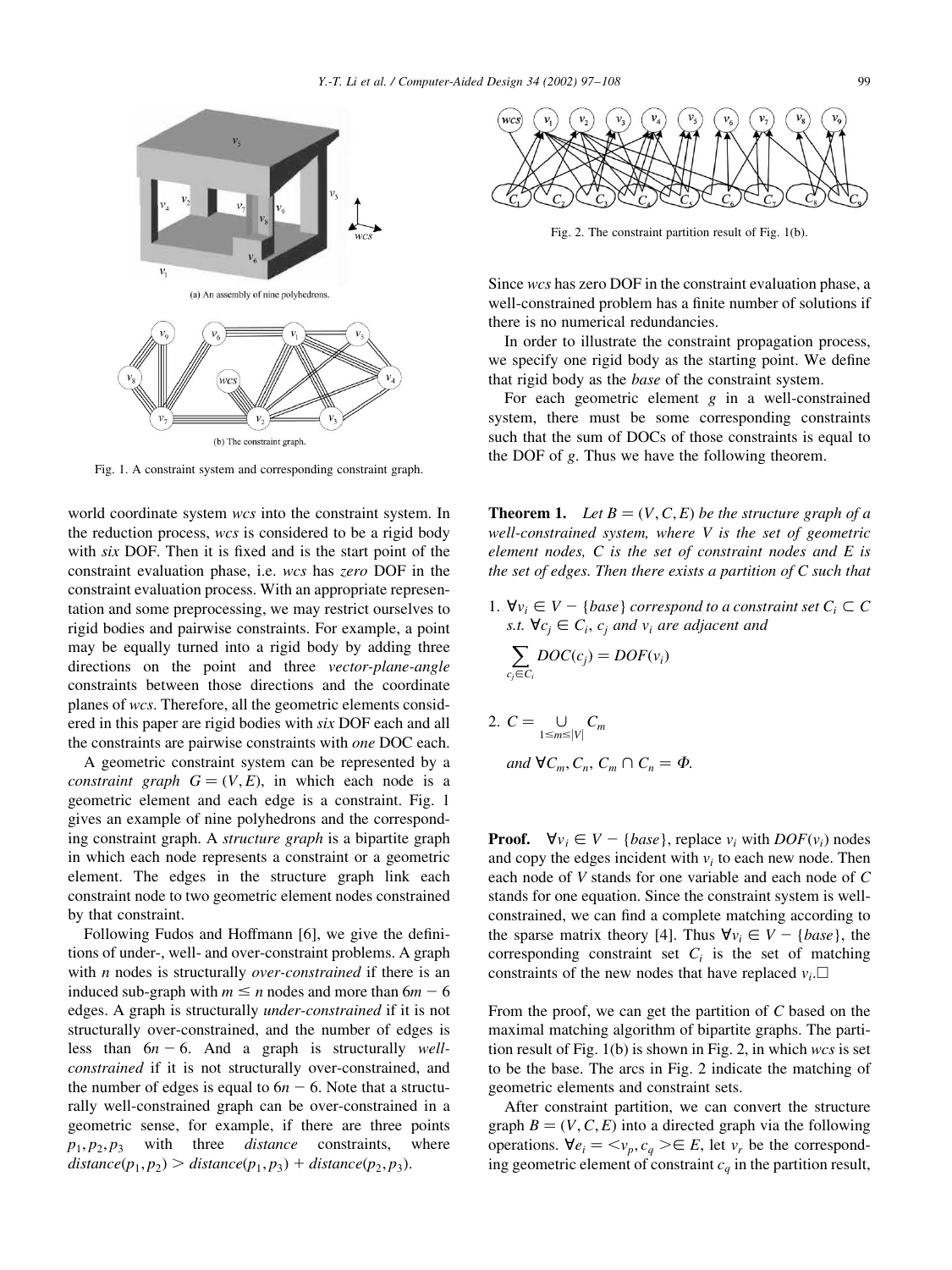

Fig. 3. The dependence graph of Fig. 1(b).

if  $r \neq p$ , add an directed edge  $\langle v_p, v_r \rangle$ . After deleting all the constraint nodes and the edges incident with them, we get a directed graph called *dependence graph*, which has at least two strong components (i.e. maximal strongly connected induced graph). Fig. 3 shows the dependence graph of Fig.  $1(b)$ .

**Theorem 2.** The dependence graph of a well-constrained system becomes exactly the constraint graph after converting the directed edges to undirected ones.

**Proof.** From the generating process of dependence graph we see the conclusion clearly. $\square$ 

#### 2.2. Relationships between graph rigidity and connectivity

In design applications, usually there is a set of geometric elements whose positions and orientations relative to each other are known according to the constraints between them. These geometric elements can form a rigid body with 6 DOF (3 translational DOF and 3 rotational DOF). In the constraint graph, the corresponding nodes and the edges between them constitute a well-constrained induced graph  $G_r$ .  $G_r$  is called a *cluster* and can be combined into a single node. The combination operation is called reduction, a reduction is denoted by  $\rightarrow^R$  and a sequence of reductions<br>is denoted by  $\rightarrow^R$ . For a cluster  $G = (V, E)$ , there exists the relation

$$
\sum_{v_i \in V} DOF(v_i) - \sum_{c_j \in E} DOC(c_j) = 6,
$$

i.e.  $6|V| - |E| = 6$ .

A cluster that does not contain sub-clusters is called a basic cluster. We divide the basic cluster patterns into two categories: pattern 1 is that there exists node  $g$  in the cluster such that the number of incident edges of  $g$ with *outer* nodes is not less than  $DOF(g)$ ; and the residuals are pattern 2. Fig. 4 illustrates patterns 1 and 2.

A constraint system may have many different reduction ways. The *order of a cluster* is the number of nodes in that cluster. The *order of a reduction result* is the maximal order of all the clusters in that reduction result, and the *order of a constraint graph* is the minimal order of *all* possible reduction results. The order of a reduction result can be used to evaluate whether the reduction method is satisfying.

There are certain relationships between the rigid induced graphs of the constraint graph and corresponding *strongly* 



Fig. 4. Two basic cluster patterns.

*connected* induced graphs of the dependence graph. Theorems 3–6 provide a mathematical basis of the reduction method to well-constrained systems.

**Theorem 3.** The geometric elements of a basic cluster of pattern 2 are strongly connected in the dependence graph if the base does not belong to that cluster.

**Proof** (by contradiction). Let  $G_r = (V_r, E_r)$  be a basic cluster of pattern 2 and  $D_r = (V_r, A_r)$  be the corresponding induced graph of the dependence graph. Suppose  $\exists v_i, v_i \in V_r$ ,  $v_i$  and  $v_j$  are not strongly connected in  $D_r$ . Then  $D_r$  can be divided into  $D_{r1} = (V_{r1}, A_{r1})$  and  $D_{r2} = (V_{r2}, A_{r2})$  that are not strongly connected, as shown in Fig. 5. If  $|V_{r2}| = 1$ ,  $v_i$  corresponds to six outer constraints, i.e.  $n = 6$ , then  $G_r$  falls into basic cluster pattern 1. Therefore  $|V_{r2}| > 1$ . Because  $G_r$  does not contain sub-clusters, we know that  $6|V_{r2}| - 6 > |A_{r2}|$ .  $G_r$ is well-constrained, then each variable must has a corresponding constraint, i.e.  $6|V_{r2}| = |A_{r2}| + n$ . Since  $n \le 6$ , the equation becomes  $6|V_{r2}| \le |A_{r2}| + 6$ , it is contrary to  $6|V_{r2}| - 6 > |A_{r2}|$ .

Theorem 4. The geometric elements of basic cluster pattern 1 except for the node incident with  $n \ge 6$  outer edges are strongly connected in the dependence graph if the base does not belong to that cluster.

**Proof.** The proof is similar to that of thereom  $3.\Box$ 

**Theorem 5.** There exists a strong component  $D<sub>r</sub>$  of the dependence graph D of a well-constrained system such that  $D_r$  corresponds to basic cluster pattern 1 or 2, or  $D_r$ and one outer node correspond to basic cluster pattern 1 after some steps of reduction.

**Proof.** After reducing all the basic clusters of the strong



Fig. 5. Two parts of  $D<sub>r</sub>$  that is not strongly connected.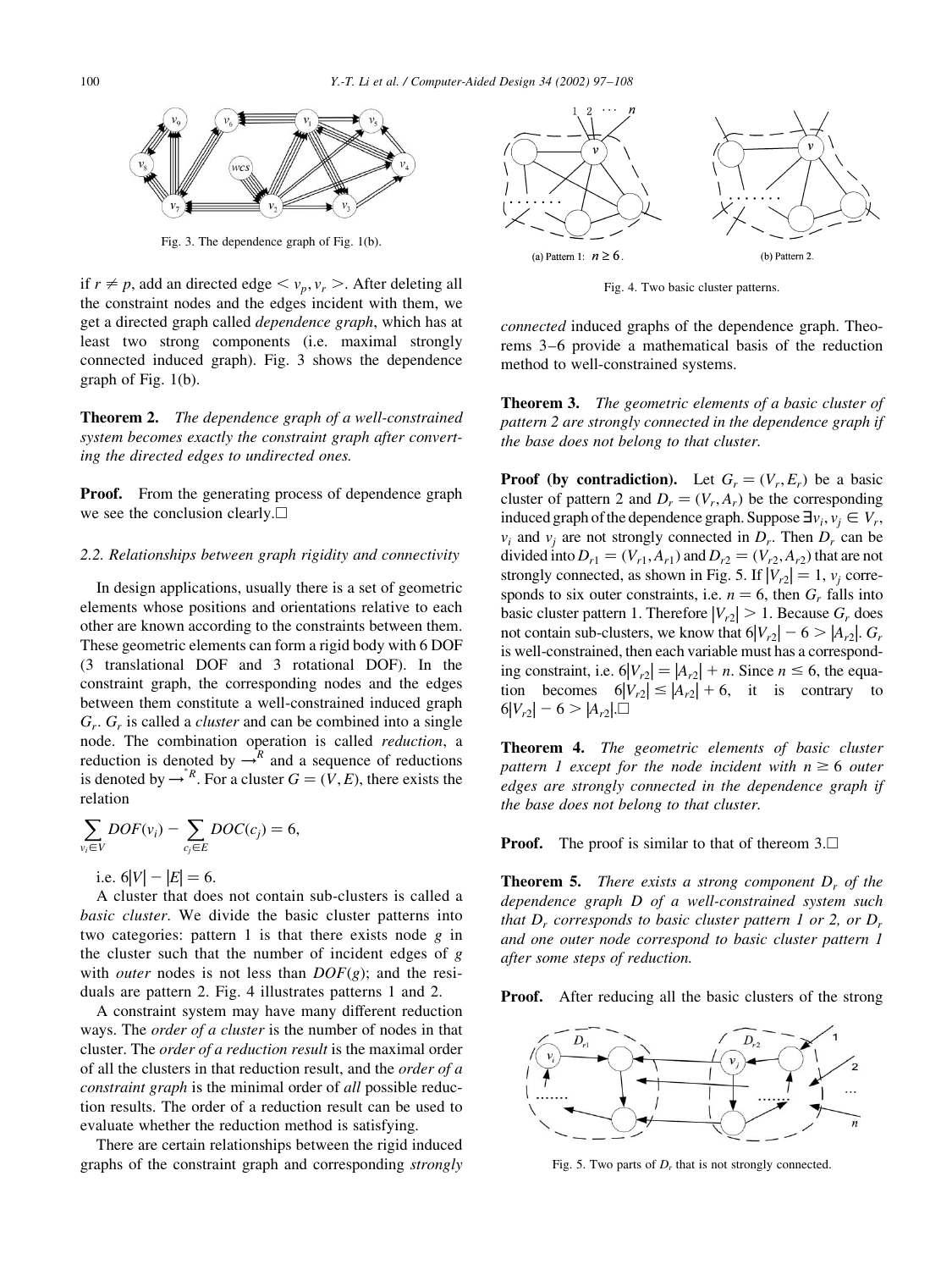components of  $D$  recursively,  $D$  becomes an acyclic digraph if each strong component is considered to be one node. If there exists  $D<sub>r</sub>$  that corresponds to basic cluster pattern 1 or 2, the conclusion is true. Otherwise, two different cases can be distinguished according to the number of strong components of  $D$ . Case 1 (the number of strong components is 2): Let  $D_r$  and {*base*} be the two components. Because D is well-constrained and there are no sub-basic clusters in  $D_r$ ,  $D<sub>r</sub>$  and {*base*} corresponds to basic cluster pattern 1. Case 2 (the number of strong components is more than 2): Assume there is no such  $D_r$  so as to  $D_r$  and an outer node correspond to basic cluster pattern 1. Because there is no sub-basic clusters in each strong component and  $D$  is wellconstrained, we can see that  $D$  corresponds to basic cluster pattern 1. Then the induced graph  $G(D - \{base\})$  is strongly connected, this is contrary to the fact that  $D$  is  $acyclic. \Box$ 

**Theorem 6.** Let D be the dependence graph of a wellconstrained system. D is a basic cluster if the number of strong components of  $D$  is 2 when arbitrary node n of  $D$  is regarded as the base.

**Proof.** Assume there is induced graph  $D_r = (V_r, A_r)$  in D that corresponds to a cluster. Let *n* be a node of  $D_r$ . When *n* is regarded as the base, because  $6|V_r| - |A_r| = 6$  and every node of  $D$  except for  $n$  corresponds to six constraints, we know that  $\forall v \in V_r - \{n\}$ , the corresponding constraint set is a subset of  $A_r$ . Therefore, no outer arcs are directed towards  $D_r$ , this is contrary to the fact that D has only two strong components.

#### 2.3. Processing over-constrained cases

For over-constrained cases, we can use the constraint partition method to check whether a constraint is structurally redundant. After deleting all the redundant constraints, the over-constrained graph is translated to structurally under- or well-constrained graph.

**Theorem 7.** Assume constraint system  $G = (V, E)$ becomes over-constrained  $b$ adding constraint  $c = \langle v_p, v_q \rangle$ , where  $v_p$  and  $v_q$  belong to V. Then there exists a constraint that has no corresponding geometric element when  $v_n$  is set to be the base.

**Proof.** Because c over constrains  $G$ , we know that there is



Fig. 6. An under-constrained system with two basic pseudo-clusters.

an induced graph  $G_i = (V_i, E_i)$  of G such that  $c \in G_i$  and  $6|V_i| - 6 < |E_i|$ . Since  $v_p \in G_i$  is set to be the base, there must be  $|E_i| - 6(|V_i| - 1)$  constraints that can not find corresponding geometric elements.□

Algorithm 1. The algorithm to deleting structurally redundant constraints.

*Input*:  $G = (V, E)$ , the constraint graph of a constraint system.

Output: G, the well- or under-constrained system.

procedure OVER\_TO\_UNDERORWELL(G) begin

generate graph  $G^* = (V^*, E^*)$  such that  $V^* = V$  and  $\mathbf{1}$  $E^* = \Phi$ ;

for  $c = \langle v_p, v_q \rangle \in E$  do  $\overline{2}$ 

3 begin

 $\overline{4}$ add c to  $G^*$ ;

 $\mathfrak s$ set  $v_n$  as the base of  $G^*$ ;

- 6 generate structure graph  $B^*$  of  $G^*$ ;
- $\overline{7}$ partite the constraint set of  $B^*$  using the maximal matching algorithm of bipartite graph;
- 8 if some constraint cannot find corresponding geometric element then
	- set c be structurally redundant and delete it from G and  $G^*$ :
- 10 end
- $11$ return  $G$ ;
- end

9

Obviously, Algorithm 1 identifies all the structurally redundant constraints. From graph theory [5] we know that a maximal matching of the bipartite graph can be found in  $O(|V||E|)$ . Since we have  $O(|E|) = O(|V|)$  for a design, Algorithm 1 takes  $O(|V|^3)$  in all.

## 2.4. Processing under-constrained cases

It is much more complex to deal with under-constrained cases. Let  $G_r$  be an induced graph of constraint graph  $G$ .  $G_r$ is called a *pseudo-cluster* if it becomes well-constrained after adding more than zero constraints that do not over constrain G. A pseudo-cluster that does not contain subpseudo clusters is called a *basic pseudo-cluster*. Note that a basic pseudo-cluster may contain sub-clusters, for example,  $G_2$  in Fig. 6. There are three rules to evaluate the additional constraints that convert an under-constrained graph into a well-constrained one.

Rule 1. They do not over constrain the constraint graph. Rule 2. They do not change the structure of the constraint graph.

Rule 3. The order of the constraint system does not increase.

It is explicit that Rule 1 must be satisfied for all additional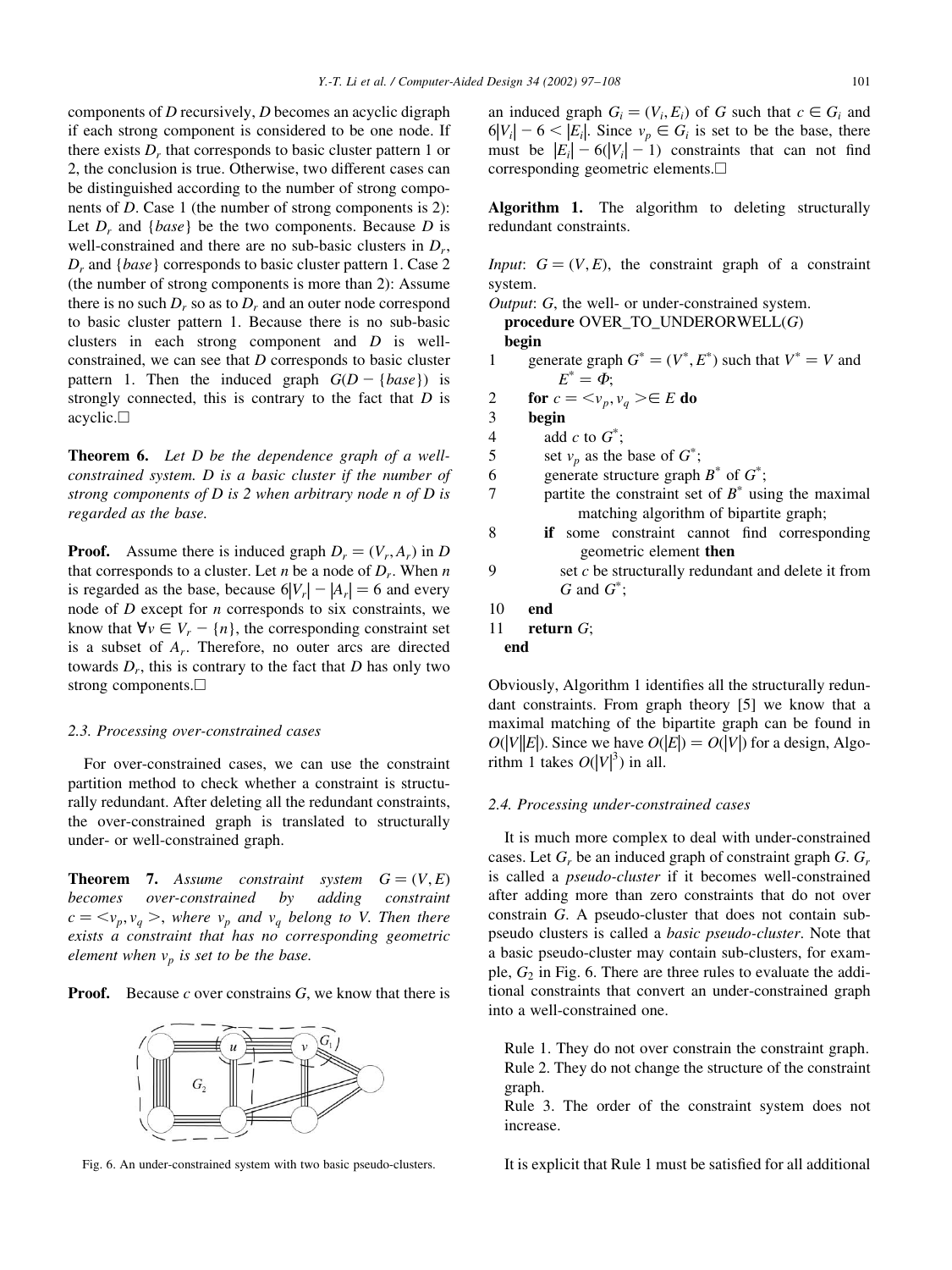

(b) Two additional constraints (illustrated in dashed lines) that increase the order of the graph.



Fig. 7. An under-constrained system and the additional constraints.

constraints. In practical applications, usually the user ignores some constraints for simplicity and the related induced graphs correspond to basic pseudo-clusters. We expect that the additional constraints make the basic pseudo-clusters well-constrained. However, it is difficult to find an algorithm to satisfy this requirement. Obviously, the basic pseudo-clusters are determined by the topology and the numbers of edges between node pairs of the constraint graph. And if the additional constraints change the structure of the constraint graph, the basic pseudo-clusters with two nodes cannot become clusters. For example, if we do not add constraint between u and v in Fig. 6,  $G_1$ cannot become well-constrained. Therefore, we use Rule 2 to evaluate the additional constraints.

When decomposing the constraint system, we hope to get the best reduction result whose order is equal to that of the constraint system. And if the additional constraints increase the order of the constraint system, that of the reduction result will increase consequently. Thus Rule 3 is applied to judge whether the way of adding constraints is good. Actually, Rule 3 relates to Rule 2 because the order of a constraint system is decided by those of the basic clusters and pseudo-clusters of that system. As can be seen in below materials, our method that does not change the constraint graph structure increases the order of the constraint system by less than five times.

For example, we need two additional constraints to well constrain the under-constrained system illustrated in Fig.  $7(a)$ . If we place the two constraints as Fig.  $7(b)$ , the order of the reduction result is not minimal. A better result is shown in Fig.  $7(c)$ .



constrain the constraint system and translate basic pseudocluster  $G_p = (V_p, E_p)$  to well-constrained graph,  $x(u, v)$  be the number of edges between u and v that are two nodes in  $V_p$ . Then after replacing every sub-cluster of  $G_p$  with a single node, (1)  $|S| \le 6 - \max_{\forall u,v \in V_n} x(u,v)$  and (2) the constraints S of can be all added between arbitrary node  $u$  and  $v$ .

**Proof.** If  $|V_n| = 2$ , obviously the conclusions are correct. Otherwise, after replacing every cluster of  $G_p$  with a single node, let

$$
x(u_0, v_0) = \max_{\forall u, v \in V_p} x(u, v)
$$

and  $G_0 = (V_0, E_0)$  be an *arbitrary* induced graph of  $G_p$  such that  $u_0, v_0 \in V_0$ . We know that  $6|V_0| - 6 > |E_0|$ . Since  $G_p$  is a basic pseudo-cluster and does not contain sub-pseudo clusters, the relationship  $6|V_0| - 6 > |E_0|$  must still be satisfied after we add one edge between  $u_0$  and  $v_0$ , and the additional constraint do not over constrain  $G_p$ . We repeat the process of adding edges between  $u_0$  and  $v_0$ , and  $u_0$  and  $v_0$ become a well-constrained induced graph after adding  $6$  $x(u_0, v_0)$  edges. Therefore,  $G_p$  must become wellconstrained after adding less than  $6 - x(u_0, v_0)$  edges, i.e.

$$
|S| < 6 - \max_{\forall u, v \in V_p} x(u, v).
$$

And from the process of adding edges we can see that the constraints of  $S$  can be all added between arbitrary node  $u$ and  $v.\Box$ 

**Theorem 9.** Let u and v be two arbitrary nodes of an under-constrained graph and  $x(u, v)$  be the number of edges between u and v. Then after adding less than or equal to  $6 - x(u, v)$  edges between u and v, there exists an induced graph  $G_r$  such that (1)  $u, v \in G_r$  and (2)  $G_r$  is a cluster and the whole constraint system is not overconstrained.  $G_r$  is noted as well $(u, v)$ .

**Proof.** The proof is similar to that of Theorem  $8.\Box$ 

Obviously, if we set node u as the base,  $well(u, v)$  is the combination of the strong component containing  $\nu$  and all the prior strong components of the dependence graph. And  $well(u, v)$  need not to be a basic pseudo-cluster after deleting the additional constraints, as illustrated in Fig. 8. Then we



Fig. 8. Adjusting the additional constraints.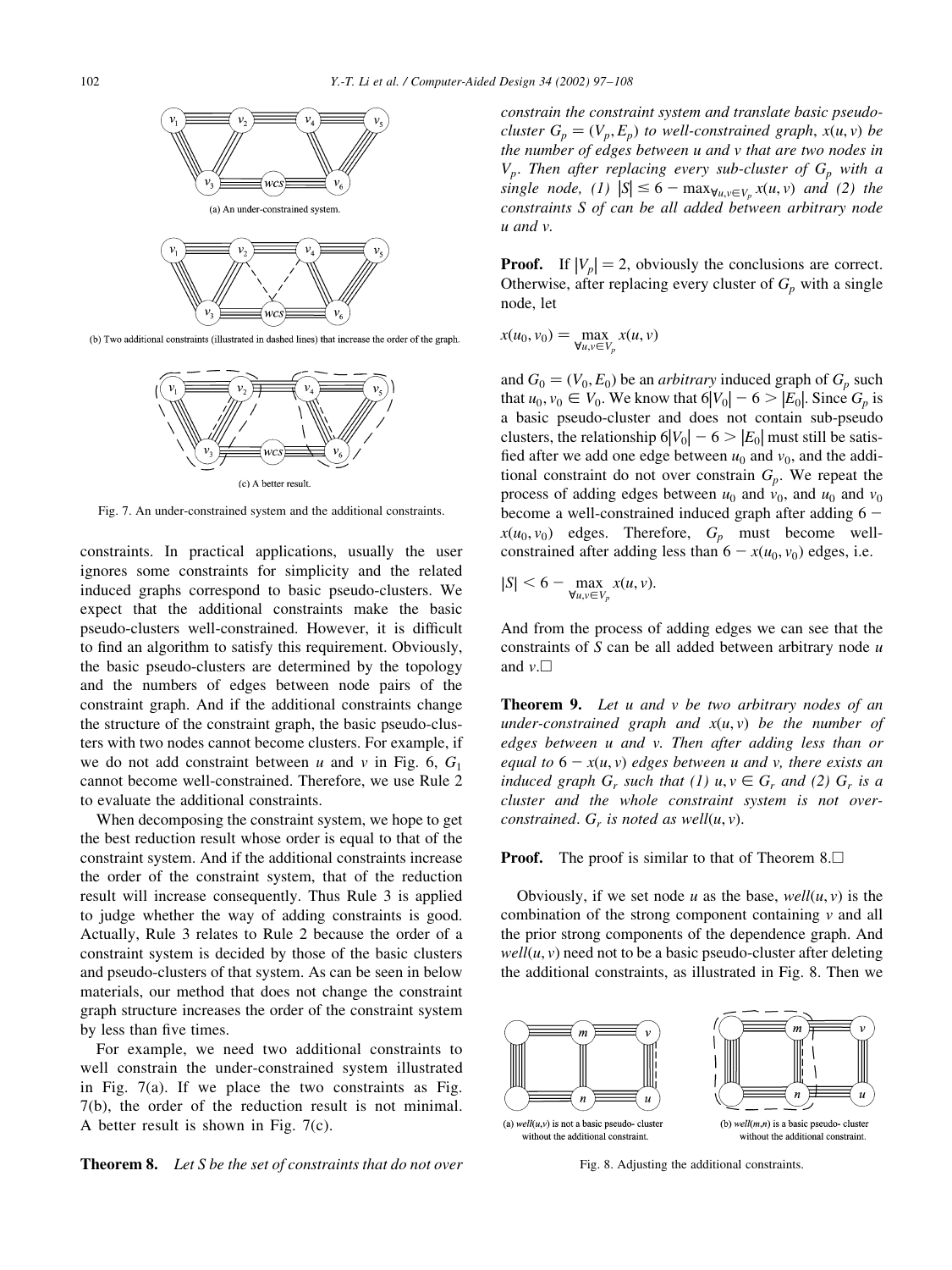must adjust the additional constraints to get a more preferable result.

Assume  $G_p = (V_p, E_p)$  become well-constrained after adding some constraints and  $E_r = \{ \langle u_r, v_r \rangle | u_r, v_r \in$  $V_p$   $\subseteq$   $E_p$  be the edge set such that we can add more than zero constraints between  $u_r$  and  $v_r$ . From the definition of basic pseudo-cluster, we know that  $G_n$  is a basic pseudocluster if  $well(u_r, v_r)$  is  $G_p$  for arbitrary edge  $,  $v_{r}$  > $\in E_{r}$ .</u>$ 

It is clear that all nodes of a basic pseudo-cluster are connected, i.e. a basic pseudo-cluster contains at least one existing edge. Therefore, we can add constraints between the nodes that are adjacent to well constrain the basic pseudo-cluster. In this way, the topology of the constraint graph remains the same and the structure of the graph does not change.

From above discussion, we can give an algorithm to convert under-constrained cases to well-constrained cases.

Algorithm 2. The algorithm to convert under-constrained cases to well-constrained cases.

*Input*:  $G = (V, E)$ , the constraint graph of an underconstrained system.

*Output: G, the well-constrained system.* 

procedure UNDER\_TO\_WELL(G)

#### begin

- $\mathbf{1}$ if there are more than one connected components in  $G$ then
- $\overline{2}$ for all connected component  $G_r$ , that do not contain wcs do
- $\overline{\mathcal{E}}$ add six edges between wcs and arbitrary  $v_0 \in G_r$ ;
- $\overline{4}$  $E' \leftarrow E$ ;
- 5 for  $\langle u, v \rangle \in E'$  and the priority of  $\langle u, v \rangle$  is minimal do
- 6 begin
- $\overline{7}$ delete all the edges between  $u$  and  $v$  from  $E'$ ;
- 8 add  $x < 6$  edges that is not structurally redundant to E between  $u$  and  $v$ . Then a cluster containing  $u$ and  $\nu$  is generated;

```
\mathbf Qif x = 0 then
```

```
10
          continue;
```

```
11
                u_0 \leftarrow u, v_0 \leftarrow v;
```
- 12 set  $u$  as the base of  $G$ ;
- 13 generate structure graph  $B$  and dependence graph  $D$ of  $G$ :
- 14  $G' \leftarrow well(u, v)$ :
- 15 delete all the additional edges from  $G'$  and  $G$ ;
- 16 if  $G' \neq G$  then
- 17 begin
- 18 delete all edges that appear in  $G'$  from  $E'$ ;
- 19 UNDER\_TO\_WELL $(G')$ ;
- 20 end
- $21$ end
- 22 if  $G$  is not well-constrained then

23 add constraints between  $u_0$  and  $v_0$  to well constrain  $G$ ;

$$
24 \quad \text{return } G;
$$

In line 5 of Algorithm 2, if we have added edges between  $u$ and v, then the priority of  $\langle u, v \rangle$  is maximal. Otherwise, the priority of  $\langle u, v \rangle$  is minimal means that the number of edges between  $u$  and  $v$  is minimal. In Algorithm 2, the process of adding constraints between u and v costs  $O(6|E|^2)$ in the worst case. If there are  $x$  edges in  $G'$  in line 19, the loop of line 5–21 will be repeated for  $O(|E|) - x$  times. Since  $O(|E|) = O(|V|)$ , we can see that Algorithm 2 requires  $O(|V|^3)$  in all.

**Theorem 10.** Algorithm 2 converts an under-constrained graph into a well-constrained one.

**Proof.** In Algorithm 2, line  $1-3$  make the constraint graph connected. For arbitrary edge  $\langle u, v \rangle$ , well(u, v) is wellconstrained. Since  $well(u, v)$  is connected with outer nodes, it is an induced graph of other well-constrained graph. Algorithm 2 processes all the edges, thus it converts an underconstrained graph into a well-constrained one.

After adding some constraints to a basic pseudo-cluster, it is possible that we can not add constraints to some other basic pseudo-clusters. As shown in Fig. 9, when we add some constraints to  $G_p$ ,  $G_1$  and  $G_2$  disappear.

Let  $G_1 = (V_1, E_1)$  and  $G_2 = (V_2, E_2)$  be two basic pseudo-clusters and  $|V_1| > |V_2|$ ,  $x(u, v)$  be the number of edges between node  $u$  and  $v$ . Generally speaking, we have the relationship

 $\min_{u,v \in V_1, x(u,v) > 0} x(u,v) < \min_{m,n \in V_2, x(m,n) > 0} x(m,n).$ 

The loop of line  $5-21$  in Algorithm 2 searches the basic pseudo-clusters from the minimal  $x(u, v)$ , this strategy will keep the basic pseudo-clusters with more nodes in general.

**Lemma 1.** Let  $G_n$  and  $G_1, G_2, ..., G_n$  be basic pseudoclusters. Assume  $G_1, G_2, ..., G_n$  disappear if  $G_p$  becomes a basic cluster after adding some constraints, and  $G_p$ disappear if  $G_1, G_2, ..., G_n$  become basic clusters. Then  $n \leq 5$ .

**Proof.** Let  $s(G)$  be the number of edges that well



Fig. 9.  $G_1$  and  $G_2$  disappear when we add some contraints to  $G_n$ .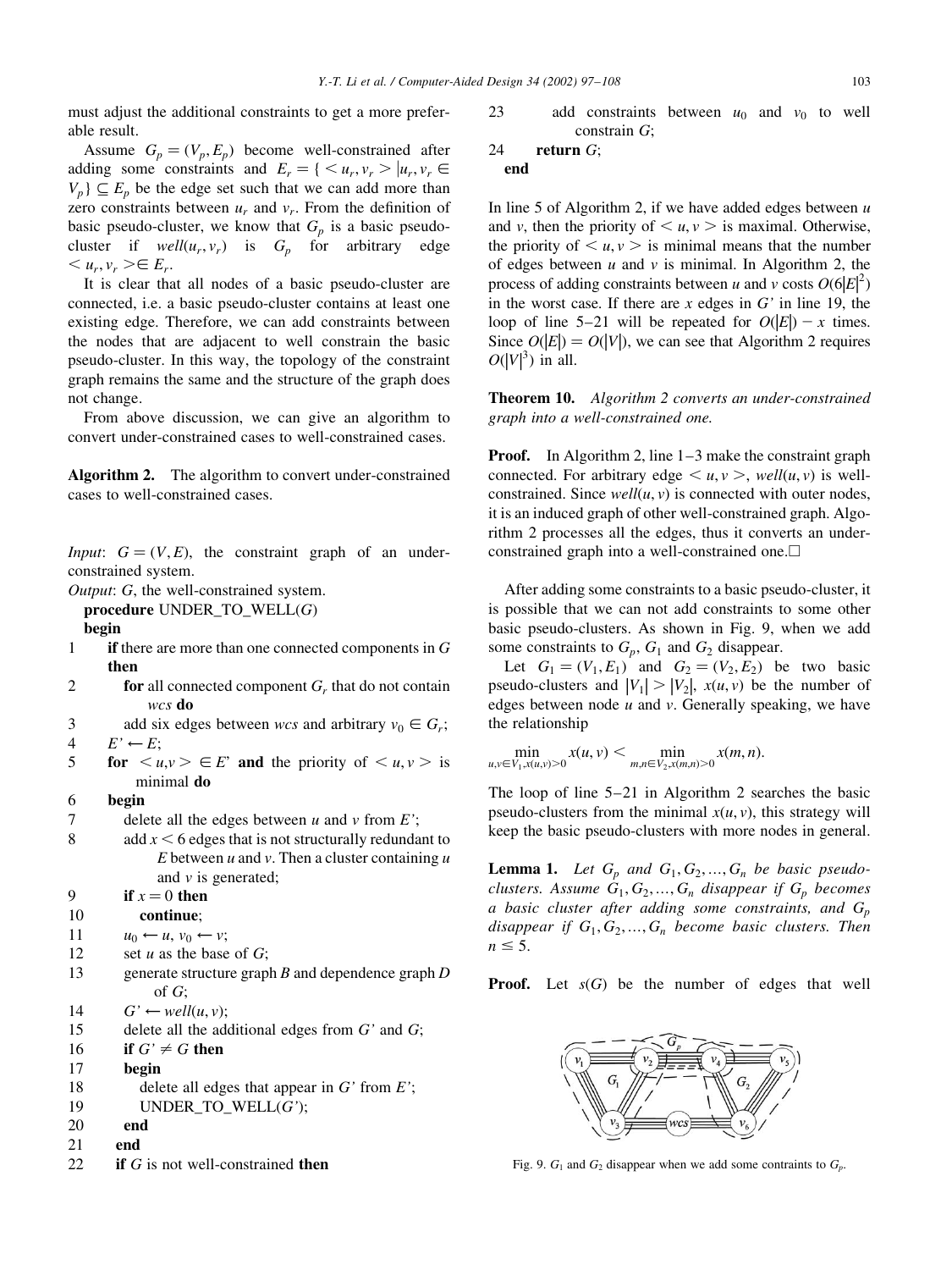constrain basic pseudo-cluster G. From Theorem 8 we know that  $1 \leq s(G) \leq 5$ , then  $G_p$  'occupies' the constraints of no more than five other basic pseudoclusters. Thus  $n \leq 5$ .

**Lemma 2.** The node number of the intersection of two basic pseudo-clusters is not more than one.

**Proof.** Let  $G_1 = (V_1, E_1)$  and  $G_2 = (V_2, E_2)$  be two basic pseudo-clusters,  $G_s = (V_s, E_s)$  be the intersection, and  $G_{\text{total}} = (V_{\text{total}}, E_{\text{total}})$  be the union of  $G_1$  and  $G_2$ . Obviously  $G_s \neq G_1$  and  $G_s \neq G_2$ . Let assume  $6|V_1| - 6 = |E_1| + p$ , then after adding  $p$  constraints to  $G_1$ , we know that  $|E_{\text{total}}| = |E_1| + p + |E_2| - |E_s| = 6|V_1| - 6 + |E_2| - |E_s| \le 6|V_{\text{total}}| - 6.$ Since  $|V_{\text{total}}| = |V_1| + |V_2| - |V_s|$ , we get  $6|V_s| - |E_s|$  $\leq 6|V_2|-|E_2|$ . If  $|E_s|\neq 0$ ,  $G_s$  becomes a cluster after adding less than  $6|V_2| - |E_2| - 6$  edges. This is contrary to the fact that  $G_2$  is a basic pseudo-cluster.  $\Box$ 

Theorem 11. Assume Algorithm 2 convert underconstrained graph G to well-constrained graph G'. Let p be the order of G and q be that of G'. Then  $q \leq 5p$ .

**Proof.** Immediately from Lemma 1 and  $2.\Box$ 

#### 2.5. Reduction algorithms

After processing over- and under-constrained cases, the whole constraint system is converted into a well-constrained graph. From Theorem 5 we know that we can identify the clusters of a well-constrained graph via searching the strong components of the dependence graph. By applying the searching process *recursively*, the whole constraint system can be translated into a tree structure such that the none-leaf nodes are basic cluster nodes and the leaf nodes are geometric elements. Algorithm 3 gives the process to well-constrained system reduction and Algorithm 4 gives the top-level description to constraint system reduction.

**Algorithm 3.** The algorithm to well-constrained system reduction.

*Input*:  $G = (V, E)$ , the constraint graph of a well-constrained system.

*Output: n,* the root vertex after reduction. procedure  $WELL_GRAPH\_REDUCTION(G)$ begin  $\mathbf{1}$ for  $v \in V$  do  $\overline{\mathcal{L}}$ hegin  $\mathcal{E}$ set  $v$  as the base:  $\overline{\mathbf{A}}$ generate structure graph  $B$ ; 5 generate dependence graph  $D$  using the maximal matching algorithm of bipartite graph; 6 search all the strong components  $D_1, D_2, ... D_m$ ;  $\overline{7}$ if  $m \neq 2$  then begin 8

- 9 well-constrained search all induced graphs  $G_1, G_2, \ldots G_r$ , which are irrelevant to each other:
- $10$ for  $i \leftarrow 1$  until r do
- $11$ WELL GRAPH REDUCTION( $G_i$ );
- 12 end
- 13 end
- 14 replace  $G$  with a single cluster node  $n$ ;
- 15 return  $n$ ;

end

Since  $|E| = 6|V| - 6$ , line 5 costs  $O(|V|^2)$  and line 4, 6 and 9 cost each  $O(|V|)$ . If there are x nodes in  $G_i$  in line 11, the loop of line 1–13 will be repeated for  $|V| - x$  times. Therefore, Algorithm 3 requires  $O(|V|^3)$  in all.

A well-constrained system may have many different reduction ways. Using the proposed method, we can obtain the minimum order-reduction result of a well-constrained system.

**Lemma 3.** The node number of the intersection of two basic clusters is not more than one.

**Proof.** Let  $R_1 = (V_1, E_1)$  and  $R_2 = (V_2, E_2)$  be two basic clusters,  $S = (V_s, E_s)$  be the intersection, and  $S_{total} =$  $(V_{\text{total}}, E_{\text{total}})$  be the union of  $R_1$  and  $R_2$ . Then we have  $|E_{\text{total}}| = |E_1| + |E_2| - |E_s| = 6|V_1| - 6 + 6|V_2| - 6 - |E_s|$  $= 6|V_{\text{total}}| - 12 + 6|V_{s}| - |E_{s}|$ . Since  $|E_{\text{total}}| \le 6|V_{\text{total}}| - 6$ , we get  $6|V_s| \le |E_s| + 6$ . If  $|E_s| \ne 0$ , since  $R_1$  and  $R_2$  are basic clusters, we get  $|E_s| < 6|V_s| - 6$ , it is contrary to  $6|V_s| \leq |E_s| + 6$ . Thus *S* has one or zero node.

**Theorem 12.** Algorithm 3 gets the minimum order-reduction result of a well-constrained system.

**Proof.** Let  $p$  be the maximal order of basic clusters (may after some reduction steps) of a well-constrained system  $G$ . Obviously the minimum order of the all possible reduction results is  $p$ . In Algorithm 3, every time a basic cluster is reduced. Three different cases can be distinguished based on the relationship of current reducing cluster  $G_1$  and arbitrary cluster  $G_2$ . Case 1:  $G_1$  and  $G_2$  are not intersected. The two reduction steps are independent, so the orders of  $G_1$  and  $G_2$ are not more than p. Case 2:  $G_1$  and  $G_2$  are intersected. From Lemma 3 we know that one cluster can be a node of the other, thus the orders are not more than  $p$ . Case 3:  $G_2$  becomes basic cluster after reducing  $G_1$ . Obviously the orders of  $G_1$  and  $G_2$ are not more than  $p$ . From the previous we know the order of the reduction result generated by Algorithm 3 is  $p.\Box$ 

Algorithm 4. The top-level algorithm to constraint system reduction.

*Input*:  $G = (V, E)$ , the constraint graph of a constraint system.

*Output: n,* the root vertex after reduction.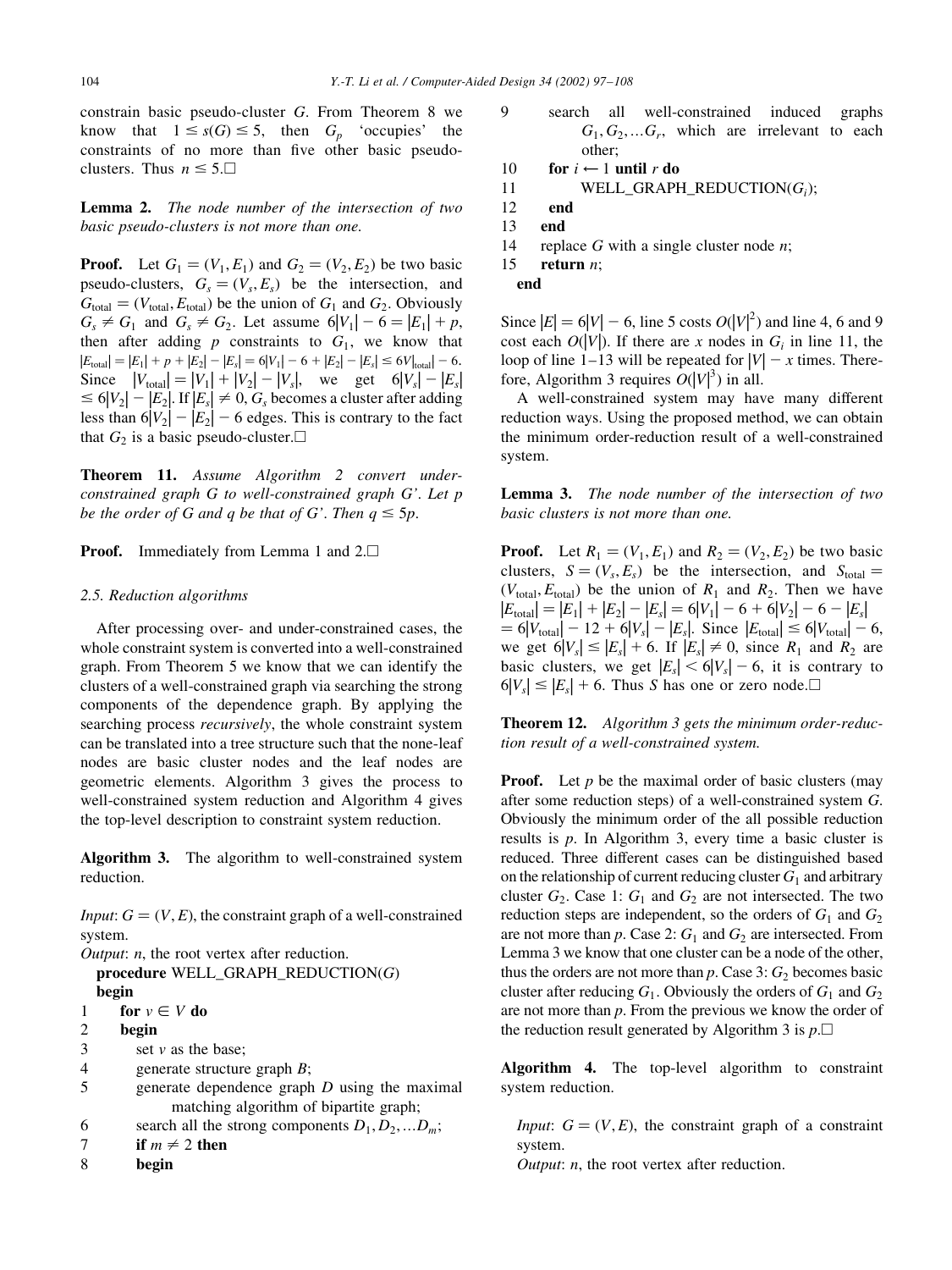```
procedure CONSTRAINT_GRAPH_REDUCTION
(G)begin
  process the geometric elements and constraints such
  that each nodes of G has six DOF and each
  constraint has one DOC:
  G \leftarrowOVER_TO_UNDERORWELL(G);
  G \leftarrowUNDER_TO_WELL(G);
  n \leftarrow \text{WELL} GRAPH REDUCTION(G);
  return n:
end
```
It is clear that Algorithm 4 takes  $O(|V|^3)$  in all. And the correctness proof of the proposed reduction method can be found in the appendix.

## 3. Constraint evaluation process

After the reduction process, the constraints entailed must be solved. In order to solve a single cluster efficiently, we apply analytic solution if the combination pattern of constraints is supported. Otherwise, we use the Newton-Raphson method to solve the equations.

Once a cluster being solved, the result should be propagated to the whole constraint system. In the design process, many modifications of designs are generated by modifying one parameter of a constraint or a geometric element. In such cases, We can find the cluster containing the modified parameter and solve it, then solve the whole constraint system by solving parent of current cluster in series till the root cluster. When several parameters are modified simultaneously, we may solve the whole constraint system by solving every branch of the cluster tree. And the solving process of one branch is irrelevant to those of other branches.

## 4. Implementation

The proposed method has been implemented as an assembly constraint solver in a feature-based parametric CAD system of GEMS 5.0. In the reduction process, all the basic clusters are reduced recursively. And in the constraint evaluation process, the clusters are solved using analytic or iterative methods. The reduction process of Fig. 1(b) is given in Fig. 10.

Fig. 11 gives an example of a bicycle assembly, which contains 27 parts and 62 assembly constraints. Each part has six DOF, and after preprocessing, the assembly constraints are translated into 157 valid geometric constraints with one DOC each. Then we get the well-constrained system after deleting seven structurally redundant constraints and adding 12 constraints. And the assembly is constructed by solving all the constraints entailed using the Newton-Raphson method.



Fig. 10. The reduction process of Fig. 1(b).

# 5. Conclusion

We have presented a new DOF-based graph constructive method to geometric constraint systems solving based on the dependence analysis of the geometric elements. The basic idea is that the geometric elements whose solutions depend on each other must be solved together. In our approach, we make a constraint graph well-constrained by first deleting all structurally redundant constraints, and then adding constraints by three rules to the underconstrained system. And we prove that the order of a constraint system after processing under-constrained cases is not more than that of the original system multiplied by 5. After that, we apply a recursive searching process to identify all the clusters, which can get the minimum order-reduction result of a well-constrained system. We also briefly describe the constraint evaluation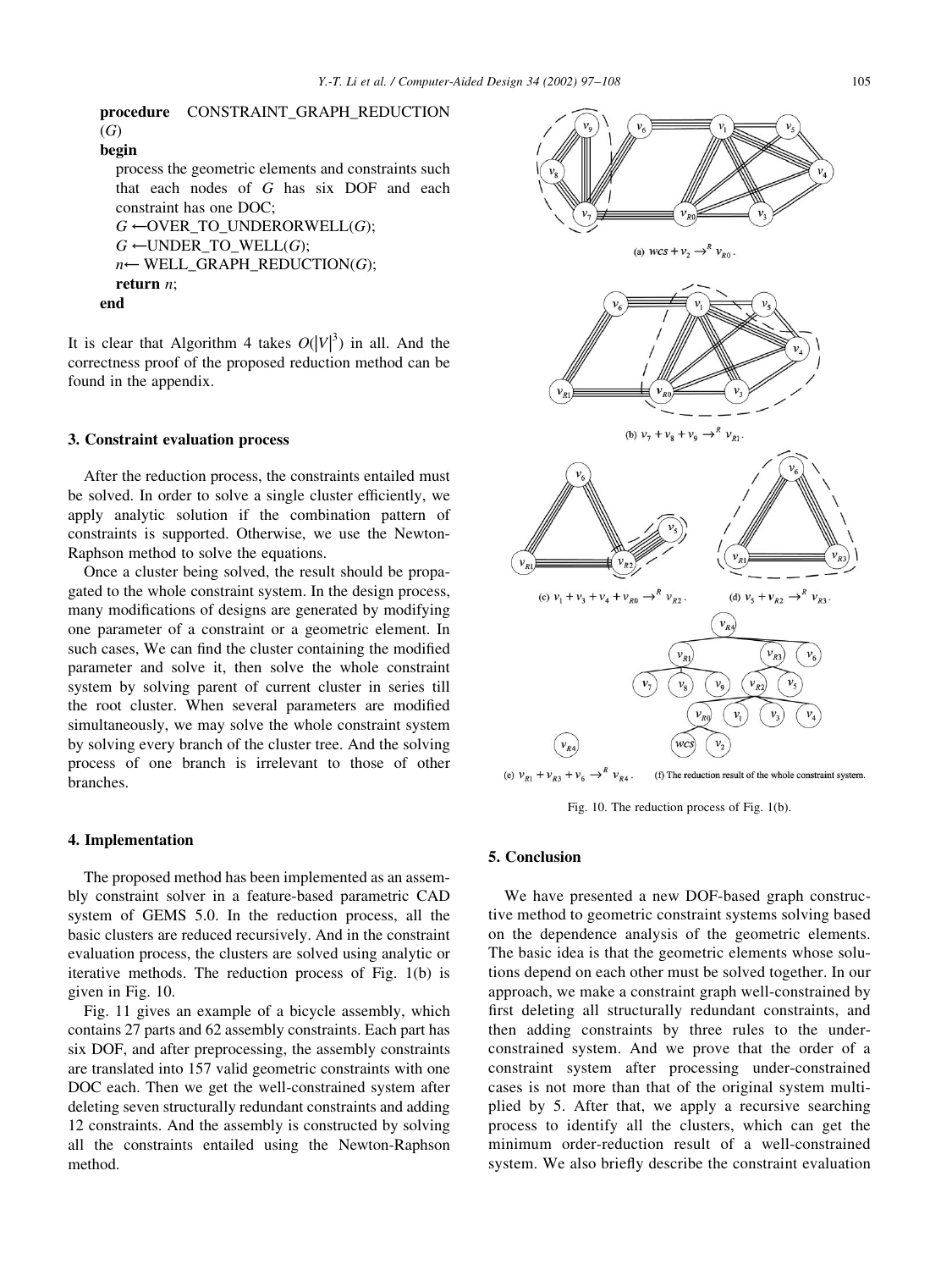

(b) The constraint graph of the bicycle, where the first number on an edge stands for the initial DOC and the other two numbers in the parenthesis stand for the additional and redundant DOC of that edge, respectively.

Fig. 11. A bicycle assembly.

phase. Finally we give the implementation results of our approach.

The proposed method is capable of efficiently handling well-, over- and under-constrained systems and can process any type of constraint systems. Algorithms, such as those described in Owen [17], Bouma et al. [3] and Lee and Kim [13], are more efficient than the algorithms proposed in this paper in 2-D plane, but their domain is restricted. In addition, they cannot handle 3-D constraint problems efficiently.

Some of the future works are listed below.

• Although we have presented algorithms to reduce the constraint systems, the efficiency of the algorithms may be improved. More efficient ways should be found to process over- and under-constrained cases and accelerate the reduction process.

- The stability of numerical solving should be improved and the optimization methods are considered. According to Ge et al. [8], the BFGS method is stable and effective. And it may be considered to adopt a heuristic way to find the intended solutions.
- The proposed method is a generic one and disposes of the structural constraint types. Future work is needed to deal with the numerical redundancy problem.

# **Acknowledgements**

This research was supported in part by the National Natural Science Foundation of China (Project No. 69902004) and NKBRSF (Project No. 1998030600).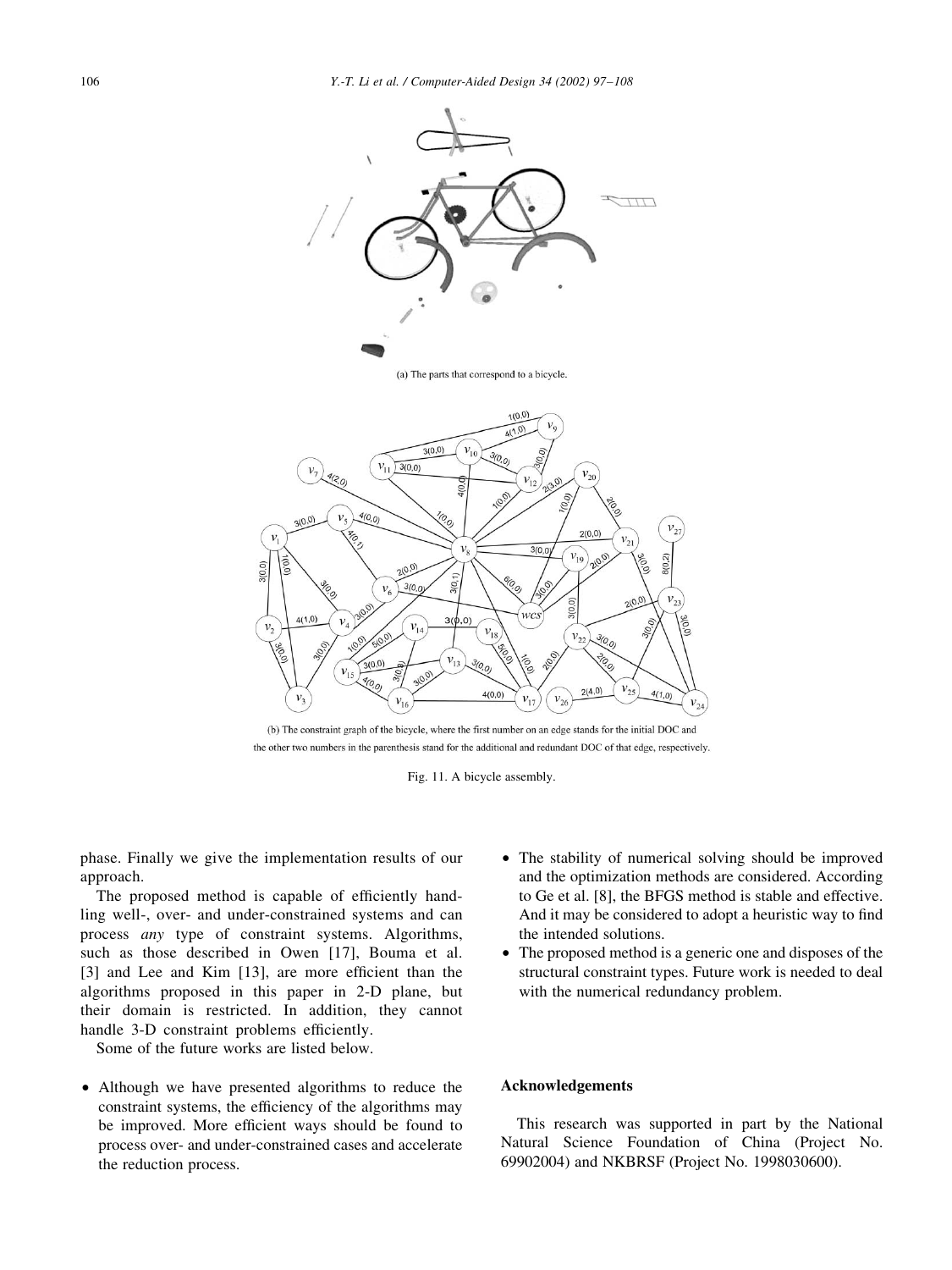

(c) The reduction result of the constraint graph.



(d) Assemble all the parts using the proposed constraint evaluation method

Fig. 11. (continued)

# Appendix. The correctness proof of the reduction method

Following Fudos and Hoffmann [6] and Lee and Kim [13], we present the correctness proof of the proposed method by proving that the reduction algorithm is *canonical* for well-constrained problems. For the definitions of canonical and confluent, see [6] or [13].

**Lemma A1.** If  $G_I \rightarrow^* R G_M$ , the induced graph that corresponds to a cluster in  $G_M$  is structurally wellconstrained.

**Proof.** We prove the conclusion by induction on the length of the reduction sequence that drives  $G_M$  from  $G_I$ . The induction basis is  $G_M = G_I$  and is trivial. For the induction step, consider the last reduction step that merges the cluster  $R_1, R_2, \ldots R_k$  into a new cluster R. Let  $G_i$  be the subgraph of  $G_i$  corresponding to  $R_i$  ( $1 \le i \le k$ ). Let  $n_i$  and  $e_i$  be the number of nodes and edges in the sub-graph  $G_i$ , respectively. Because the node sets of  $G_i$  are disjoint, we

know that  $R$  has

$$
n=\sum_{1\leq i\leq k}n_i
$$

nodes and

$$
e = \sum_{1 \le i \le k} e_i + 6k - 6
$$

edges. Since  $e_i = 6n_i - 6$  ( $1 \le i \le k$ ), we get  $e = 6n - 6$ , thus the sub-graph is structurally well-constrained.  $\cdot$ 

Theorem A1. A reduction is locally confluent.

**Proof.** Assume that  $G_I \rightarrow^*^R G_M$  and there are two different rroot. Assume that  $G_I \rightarrow_{N}^{R} G_{M1}$  and  $G_M \rightarrow_{2}^{R} G_{M2}$ . Then we have to<br>show that  $G_{M2} \rightarrow_{1}^{R} G_{M3}$  and  $G_{M1} \rightarrow_{2}^{R} G_{M3}$ . From Lemma 3 we know that the intersection of two basic clusters can only be one node, thus after one reduction step, the new cluster node becomes one node of the other cluster, then  $\rightarrow_1^R$  and  $\rightarrow_2^R$  commute.

**Theorem A2.** The proposed algorithm terminates.

**Proof.** In line 14 of Algorithm 3, each cluster reduction replaces at least two nodes in the constraint graph by a single node. Therefore, the number of nodes in the graph decreases monotonically and the process must terminate when there is a single cluster node in the graph. $\cdot$ 

**Theorem A3.** The proposed reduction process is confluent.

**Proof.** Immediately from Theorem A1 and A2. $\cdot$ 

**Theorem A4.** The proposed reduction algorithm is canonical for well-constrained problems.

**Proof.** Let assume two single node graphs be the results of reduction process for graph G. Because the reduction process is confluent and the two graphs are reduction results of G, they may conflate to a common reduction  $G'$ . And they cannot be further reduced so that they must be identical since they are single node graphs. Therefore, all single node graphs obtained at the end of the reduction process are identical, and the process is canonical. $\cdot$ 

#### **References**

- [1] Aldefeld B. Variation of geometries based on a geometric-reasoning method. Computer Aided Design 1988:20(3):117-26.
- [2] Borning A. The programming language aspect of ThingLab. ACM Trans. On Programming Language and Systems 1981;3(4):353-87.
- Bouma W, Fudos I, Hoffmann CM, Cai J, Paige R. Geometric [3] constraint solver. Computer Aided Design 1995;27(6):487-501.
- Duff IS, Erisman AM, Reid JK. Direct methods for sparse matrices.  $[4]$ Oxford Scientific Publications, 1986.
- [5] Foulds LR. Graph theory application. Springer-Verlag, 1992.
- [6] Fudos I, Hoffmann CM. Correctness proof of a geometric constraint